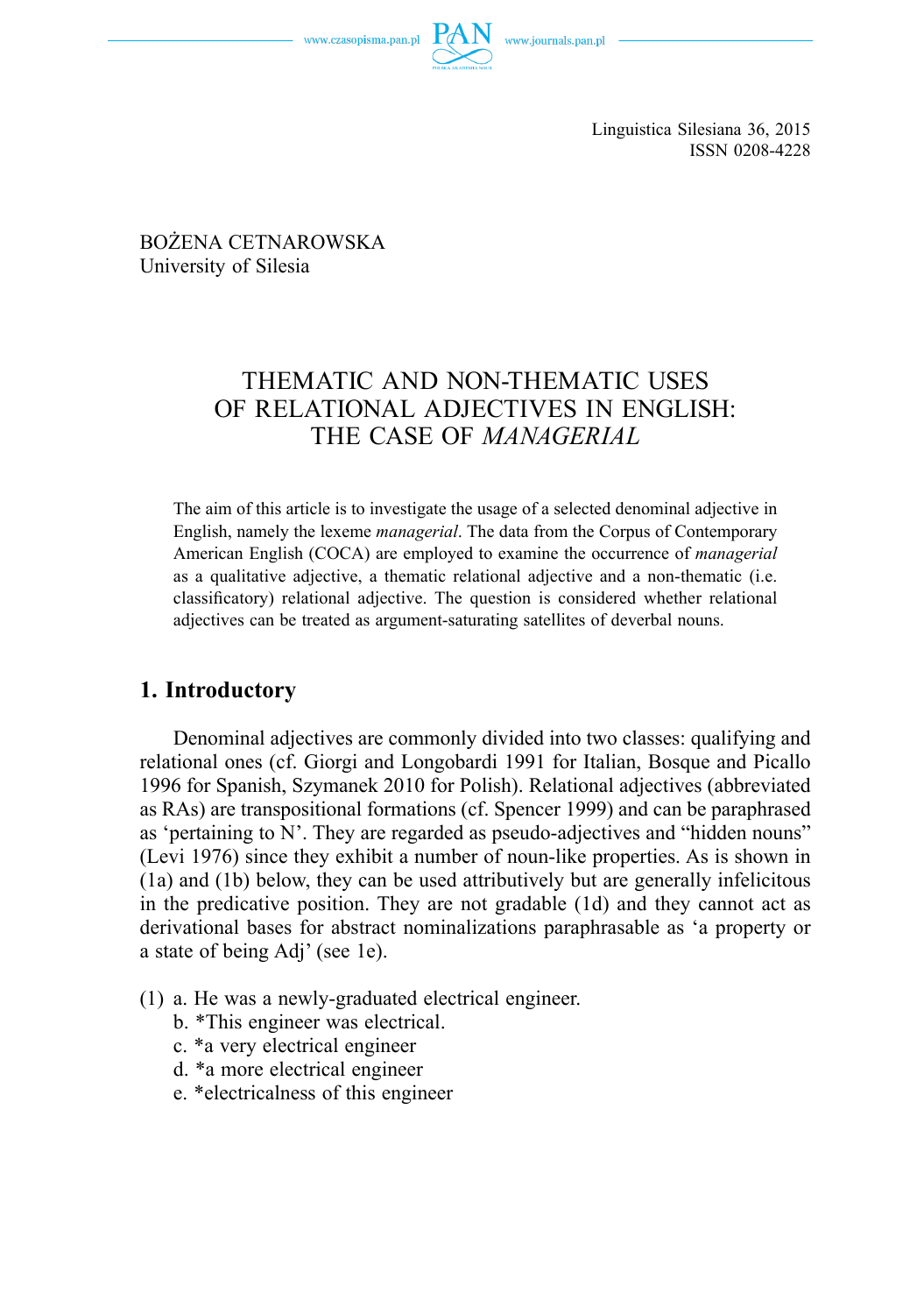

Qualifying adjectives (QAs) in (2), also referred to as 'qualitative' by Fábregas (2007) and Szymanek (2010), are prototypical adjectives, felicitous both in the predicative and attributive position (cf. 2a and 2b). They tend to be gradable (as in 2c), can occur with modifiers (e.g. *very* in 2b) and can take nominalizing suffixes, such as  $-ness$  or  $-ity$  (in 2d).

- (2) a. I like sweet grapes.
	- b. Those grapes were very sweet.
	- c. They are the sweetest grapes I've ever tasted.
	- d. the sweetness of those grapes

Relational adjectives are either denominal, e.g. *environmental* derived from *environment*, or collateral, i.e. related semantically though not morphologically to a noun, e.g. *feline* related to *cat* (cf. Giegerich 2005). However, the same morphological form of a denominal adjective can often be employed either as a relational satellite or a qualitative modifier.

(3) a. They sent arms to *dictatorial* regimes in Africa. (RA) b. Her father is very *dictatorial*. (QA)

### **2. Thematic vs. non-thematic adjectives**

Several researchers who have investigated relational adjectives in Germanic and Romance languages (e.g. Levi 1976, Giorgi and Longobardi 1991, Cinque 1994, Giegerich 20051) have suggested that such adjectives are able to serve as arguments of event nouns.2 For instance, the ethnic adjective *Japanese* (i.e. a relational adjective derived from the toponym *Japan*) has a 'subjective' interpretation in (4a), since its nominal base *Japan* functions as a subject in sentence (4b). The ethnic adjective *British* in (5a) calls for an 'objective' (objecttype) reading, as indicated by the corresponding sentence in (5b).

(4) a. several Japanese attacks on China b. Japan attacked China in 1937

<sup>1</sup> Giegerich (2005) draws the distinction between English associative (i.e. relational) and ascriptive (i.e. qualitative) adjectives. He assumes that associative adjectives modifying deverbal nouns are able to "express an argument-predicate structure inherited from a predicate contained in the noun" (Giegerich 2005: 579).

It needs to be mentioned that some researchers criticize the analysis of Th-adjectives as thetarole absorbers. For instance, McNally and Boleda (2004) and Boleda et al. (2012) argue that a subgroup of Th-adjectives, i.e. ethnic adjectives (such as *Japanese* and *British* in 4a and 5a), are not argument-saturating "pseudo-adjectives" but ordinary adjectival modifiers. According to McNally and Boleda (2004), as well as Boleda et al. (2012), all relational adjectives modify nouns they combine with and denote descriptions of kinds of individuals.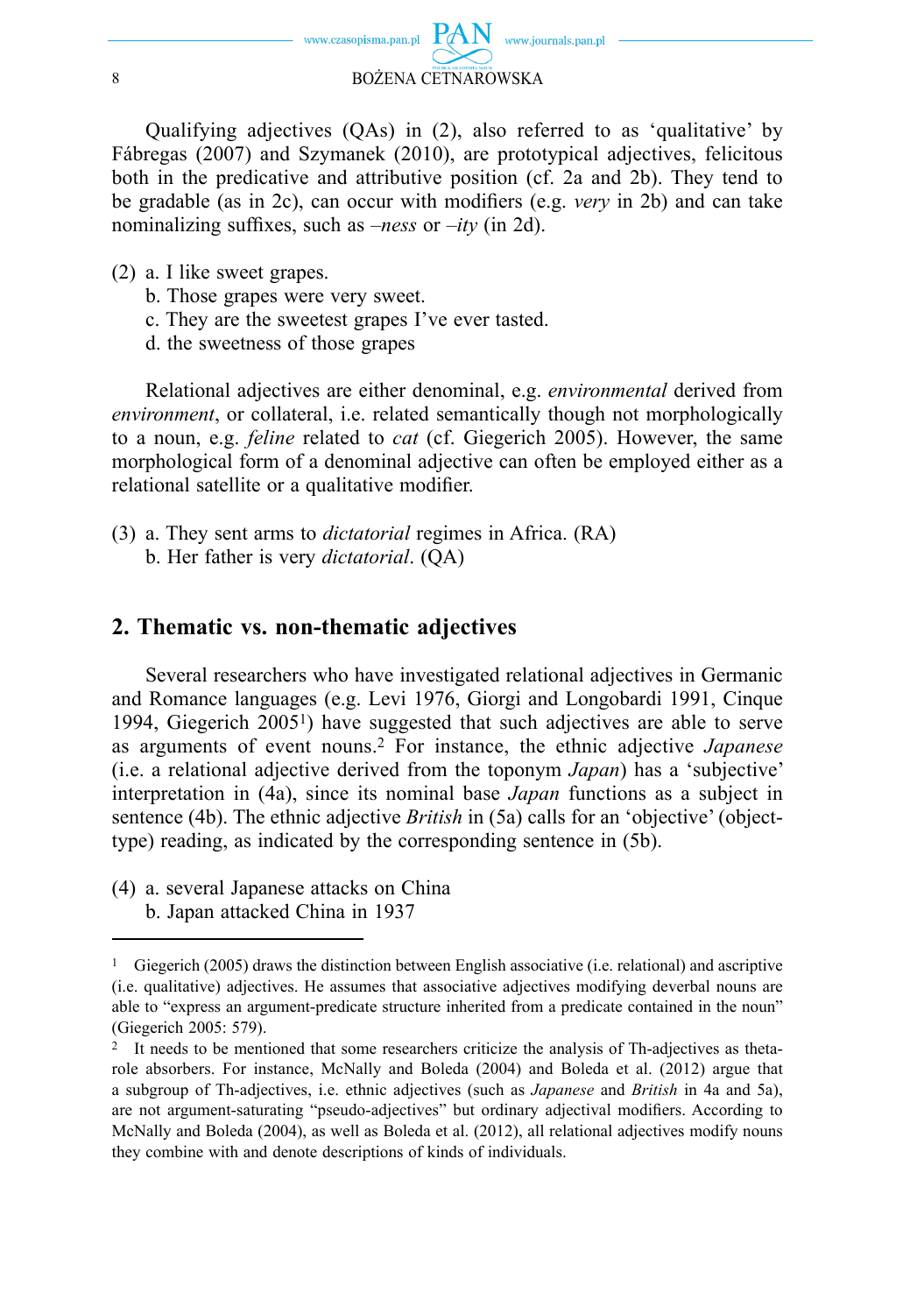(5) a. the British defeat by the Zulus b. The Zulus defeated the British

Bosque and Picallo (1996) employ the term "thematic adjectives" to refer to Spanish relational adjectives which, in their opinion, saturate thematic roles lexically licensed by head nouns, such as the role of Agent in *Japanese attacks* in (4a), or the role of Theme (Patient) in the case of *the British defeat* in (5a). The relevant Spanish examples (provided by Bosque and Picallo 1996, or by Fábregas 2007) are quoted in (6) and (7):

- (6) a. producción sedera production silky 'silk production' (Bosque and Picallo 1996: 354, their ex. 13a, Theme reading of RA)
	- b. respuesta presidencial answer presidential '(a/the) president's answer' (Bosque and Picallo 1996: 355, their ex. 15a, Agent reading of RA)
- (7) a. la importación sedera francesca the import silky French 'the French silk import' (Fábregas 2007: 138, his ex. 6b, Agent and Theme readings of RAs)
	- b. la guerra rusa the war Russian 'the Russian war'(Fábregas 2007: 138, his ex. 6c, Agent reading of RA)

Th(ematic) adjectives occur mainly with deverbal nouns denoting events or result nouns (such as Spanish *producción* 'production' in 6a or *importación* in 7a). However, Bosque and Picallo (1996) as well as Fábregas (2007) give examples of Th-adjectives occurring as satellites of non-derived event nouns, e.g. *guerra* 'war' in (7b) and *fiesta* 'party'.

Non-thematic relational adjectives are referred to as C-adjectives, i.e. classificatory (Bosque and Picallo 1996) or classificative (Fábregas 2007) ones. They do not belong properly to the argument structure of the head noun, although their interpretation may involve some kind of semantic roles (see Bosque and Picallo 1996, Levi 1976, Warren 1984). For instance, C-adjectives may call for a SOURCE reading (e.g. *solar* in *solar heat*), PURPOSE reading (e.g. *surgical* in *surgical material*), or CAUSE reading (e.g. *racial* in *racial discrimination*). A C-adjective "does not absorb a theta-role but it introduces a domain in relation to which the object denoted by the head noun is classified" (Bosque and Picallo 1996: 352). C-adjectives are more felicitous in the predicative position than Th-adjectives, as is shown for Spanish by Bosque and Picallo (1996) and Fábregas (2007).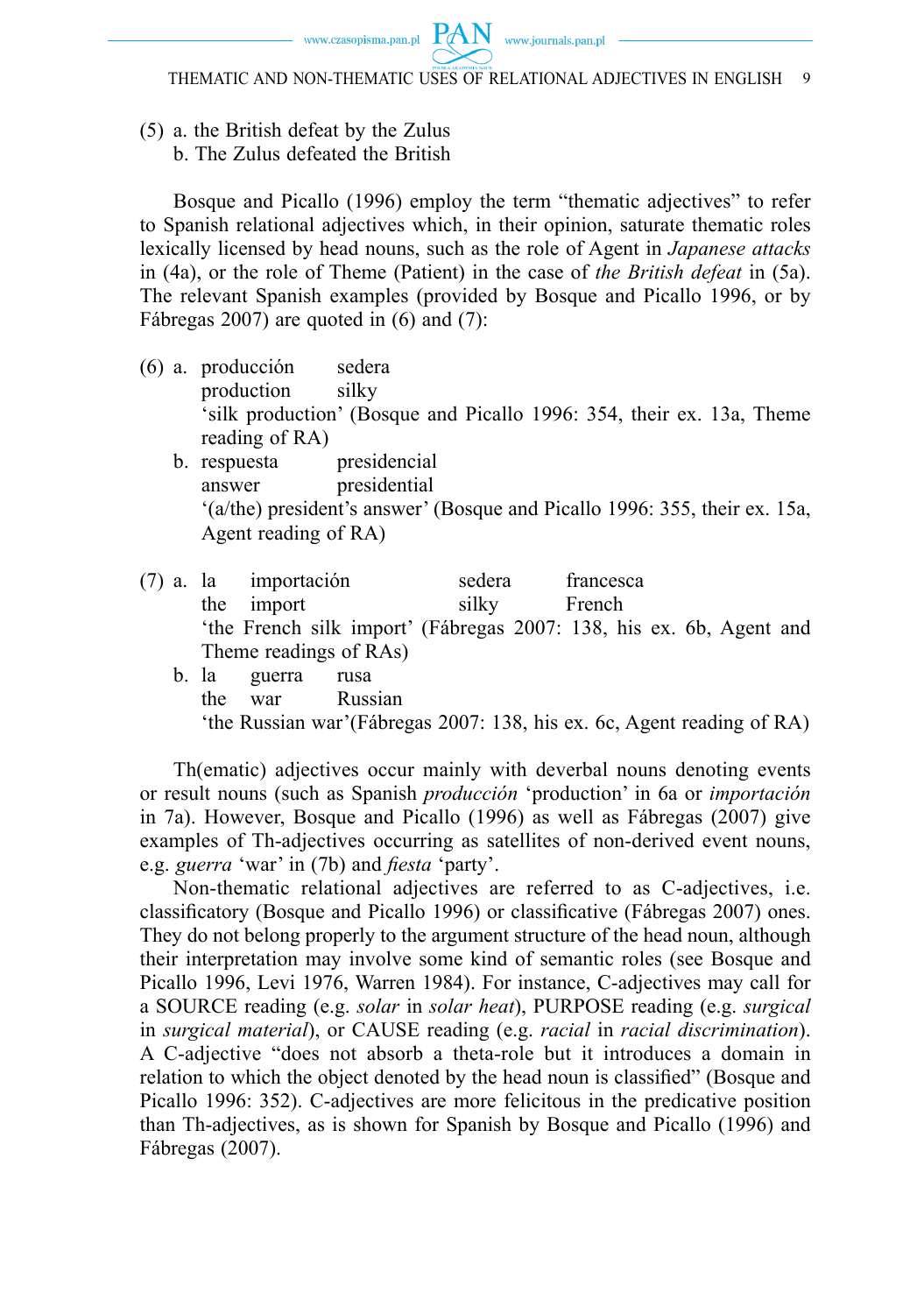

|                                            |                                  | (8) a. La revista     | es | mensual.    |  |  |  |  |  |
|--------------------------------------------|----------------------------------|-----------------------|----|-------------|--|--|--|--|--|
|                                            |                                  | the magazine is       |    | monthly     |  |  |  |  |  |
|                                            | 'The magazine is a monthly one.' |                       |    |             |  |  |  |  |  |
|                                            |                                  | b. La comedia         |    | es musical. |  |  |  |  |  |
|                                            |                                  | the comedy is musical |    |             |  |  |  |  |  |
|                                            | 'The comedy is a musical one.'   |                       |    |             |  |  |  |  |  |
| (Fábregas 2007: 140, his exx. 12a and 12b) |                                  |                       |    |             |  |  |  |  |  |
|                                            |                                  |                       |    |             |  |  |  |  |  |

Bosque and Picallo (1996) emphasize that the choice between the interpretation of a given adjective as a Th-adjective or as a C-adjective depends on the type of the head noun. While the Spanish adjective *automovilística* 'automobilistic' appears as a Th-adjective in (9a), in (9b) it has the status of a C-adjective.

(9) a. producción automovilística production automobilistic 'car production' b. excursión automovilística tour automobilistic 'car tour'

(Bosque and Picallo 1996: 353, their exx. 10a and 10b)

Furthermore, some phrases consisting of head nouns and relational adjectives are ambiguous since the adjective may call either for a thematic or a classificatory interpretation. The Spanish phrase *política americana* (lit. politics American), discussed by Bosque and Picallo (1996: 353), exemplifies the Th-adjective/ C-adjective ambiguity, as does its English equivalent *American politics*. It can be paraphrased as 'politics by America' (where the adjective *American* occurs as a Th-adjective with an agentive reading) or as 'politics with respect to America' (where *American* is a C-adjective).

#### **3. Referential nominals vs. argument supporting nominals**

Alexiadou and Stavrou (2011) follow Bosque and Picallo (1996) and Fábregas (2007) in assuming that thematic adjectives (as exemplified by Greek ethnic adjectives) encode thematic roles assigned by deverbal head nouns. However, they do not say clearly that such adjectives are arguments of deverbal nouns (or of verbal predicates underlying such nouns). According to Alexiadou and Stavrou (2011: 121), although thematic adjectives "have an 'argument' like flavor", they do not occur with argument-supporting nominals.

The distinction between argument-supporting nominals (ASNs) and Referential nominals (R-nominals), employed by Borer (2003), Alexiadou and Grimshaw (2008) and Alexiadou and Stavrou (2011), goes back to the difference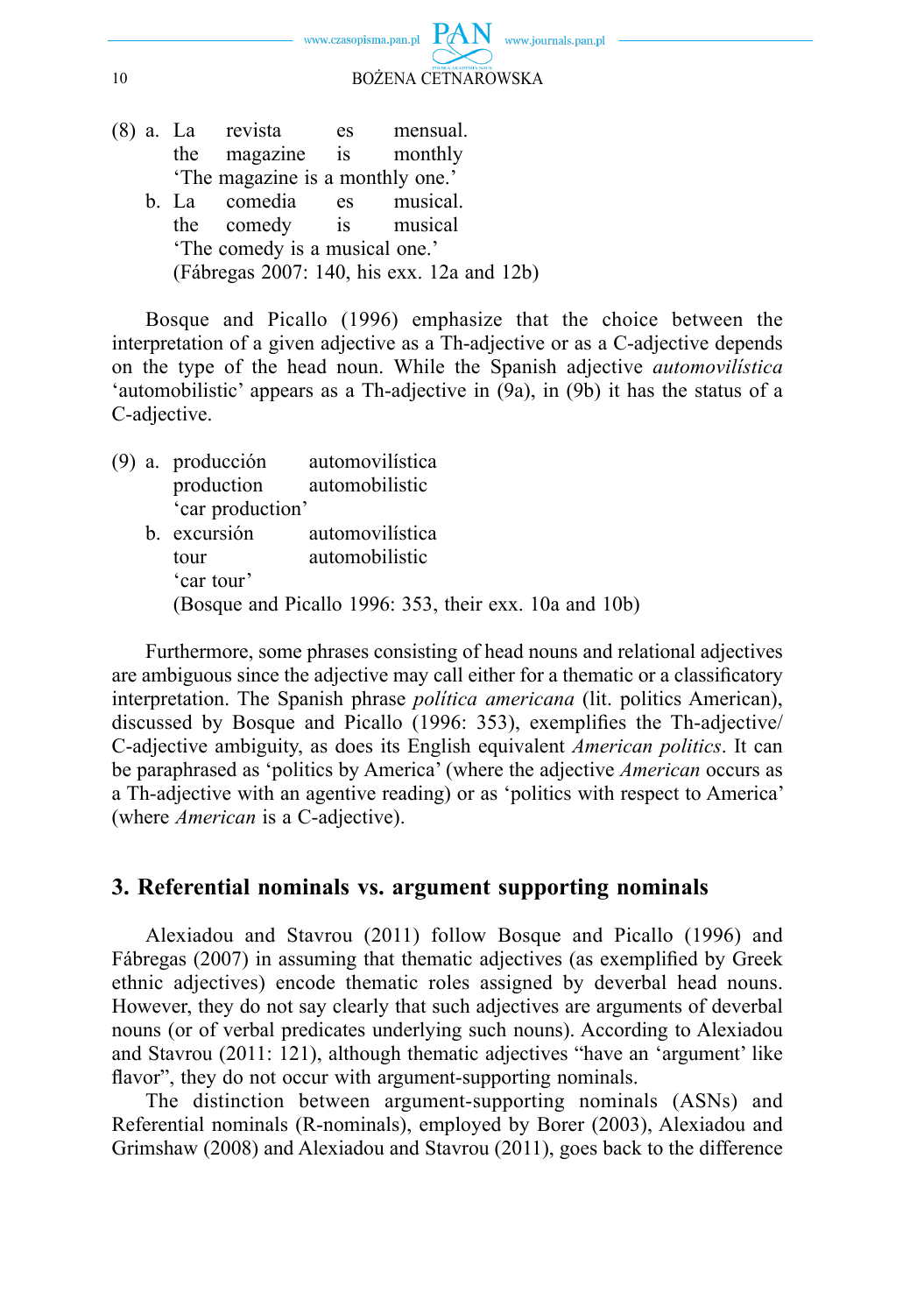



between complex event nominals and result nominals, introduced by Grimshaw (1990).

Complex event nominals (CENs) occur with obligatory arguments, e.g. the head noun *production* is followed by its internal argument *highly enriched plutonium* in (10).

(10) Production of highly enriched plutonium is harmful to the environment.

R-nominals take no arguments, although they can occur with various satellites, e.g. the noun *hypothesis* in (11a) can be followed by the optional *that*-clause complement. The noun *production* has a result (referential) reading in (11b-c). It denotes something produced and prepared for presentation to the audience (i.e. a play or a film in 11b) or the amount of goods manufactured by a given company or country (in 11c).

- (11) a. The hypothesis (that organisms share a common descent) is supported by many lines of evidence. http://dev6.mhhe.com/textflowdev/genhtml/007352543x/15.f.htm
	- b. Raghu\_Dixit speaks to me about his new production https://twitter.com/shominisen/status/538995904959614977
	- c. Industrial production in Italy has dropped by around 25%. www.ansamed.info/ansamed/en/news/nations/italy/2014/09/11/italianindustrial-production-down-25-since-2007\_339f6683-3fa4-43a0-8ff5- 1a99429e1886.html

Grimshaw (1990) points out that some event nouns are not CENs and do not take arguments, e.g. *examination* in (12). Such nouns denote "simple events" and they are regarded as a subgroup of R(eferential) nominals, since they pattern together with result nouns.

(12) By 1370, the examinations lasted between 24 and 72 hours, and were conducted in spare, isolated examination rooms (...) en.wikipedia.org/wiki/Imperial\_examination

R-nominals are count nouns (according to Grimshaw 1990 and Alexiadou and Grimshaw 2008), e.g. *hypothesis* in (11a), *production* in (11b) or *examinations* in (12). They do not take aspectual modifiers (e.g. *constant, frequent*), and do not allow implicit argument control (as indicated in 13b).

(13) a. \*Constant industrial production in Italy has dropped by around 25%. b. \*industrial production in Italy to compete with the Chinese

Argument-supporting nominals can occur with aspectual modifiers (in 14a) and they allow implicit argument control (as in 14b). According to Grimshaw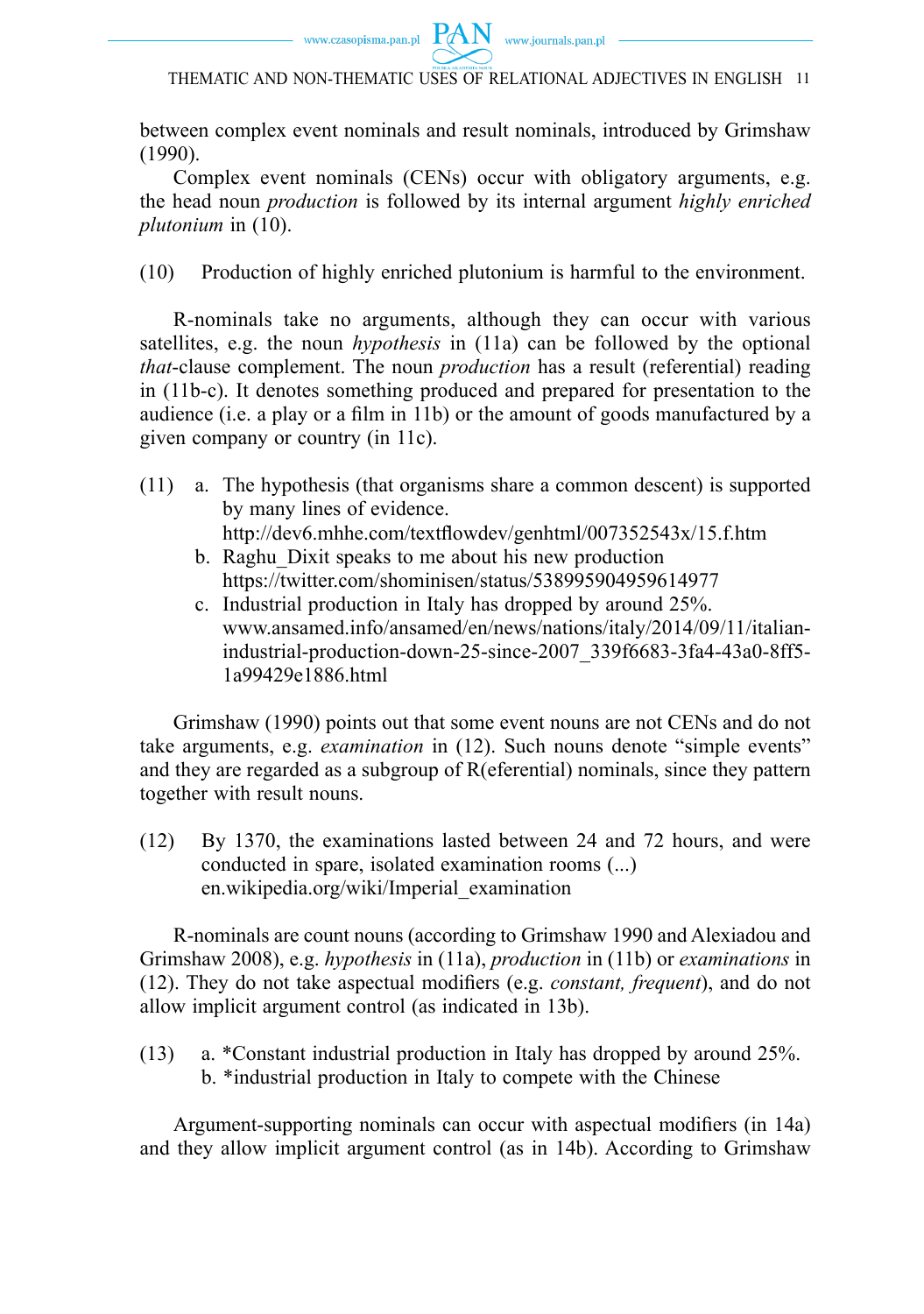

(1990) and Alexiadou and Stavrou (2011), ASNs are mass nouns and they cannot pluralize (e.g. the gerundive –*ing* nominals in 14b). They can be accompanied by event-related temporal phrases, such as *in ten days* or *for a week* (in 14c).

(14) a. Frequent False Detection of Positive Selection by the Likelihood Method http://mbe.oxfordjournals.org/content/21/7/1332.short b. reorganizing government in order to achieve efficiency c. the reorganization of the department in ten days

Alexiadou and Stavrou (2011) point out that thematic adjectives cannot occur with unambiguous argument-supporting nominals, i.e. gerundive nominals, as is shown by the ill-formedness of the phrase *\*Italian criticizing Albania*.

Bosque and Picallo (1996: 358) state that the occurrence of (Spanish) Th-adjectives with the internal argument (i.e. Theme/Patient) interpretation triggers the result reading of the head noun, e.g. in the case of *producción automovilística* 'car production' in (9a). In contrast, Th-adjectives with the external argument (i.e. agentive) interpretation can appear with event nouns (as in 15), although it is not specified by Bosque and Picallo (1996) whether these are names of simple events or complex events.

|                                                                  |  |       |                   |                       | se                                         | prolongó |  |  |  |
|------------------------------------------------------------------|--|-------|-------------------|-----------------------|--------------------------------------------|----------|--|--|--|
| the                                                              |  |       |                   |                       | r.cl.                                      | lasted   |  |  |  |
| durante                                                          |  | tres  |                   |                       |                                            |          |  |  |  |
| for                                                              |  | three |                   |                       |                                            |          |  |  |  |
| 'The American invasion of Grenada lasted three days.'            |  |       |                   |                       |                                            |          |  |  |  |
| (Bosque and Picallo 1996: 359, their ex. (i) (b) in footnote 14) |  |       |                   |                       |                                            |          |  |  |  |
|                                                                  |  |       | invasion American | La invasión americana | de Grenada<br>of Grenada<br>días.<br>davs. |          |  |  |  |

Consequently, it seems worth investigating what types of nominals occur with a selected Th-adjective in a large on-line corpus of English. In the next sections an analysis will be carried out of noun phrases containing the adjective *managerial* and attested in the Corpus of American Contemporary English (COCA), which is composed of more than 450 million words, culled from texts coming from the years 1990-2012.

The adjective *managerial* is derived from the noun *manager* and thus it is expected to pattern similarly to ethnic adjectives (such as *British* and *Japanese*) or other group adjectives. Group adjectives are derived from names of professions, titles, positions and regions and they identify groups of individuals exhibiting a given characteristics, e.g. *professorial, senatorial*, or *presidential* (Grimshaw 1990). Therefore, such adjectives can be given the agentive reading (as in *professorial strike* or *presidential victory*).

In section 4 the distinction between *managerial* as a qualifying adjective and as a relational adjective will be illustrated. In section 5 it will be shown that the relational adjective in question can be a classificatory adjective accompanying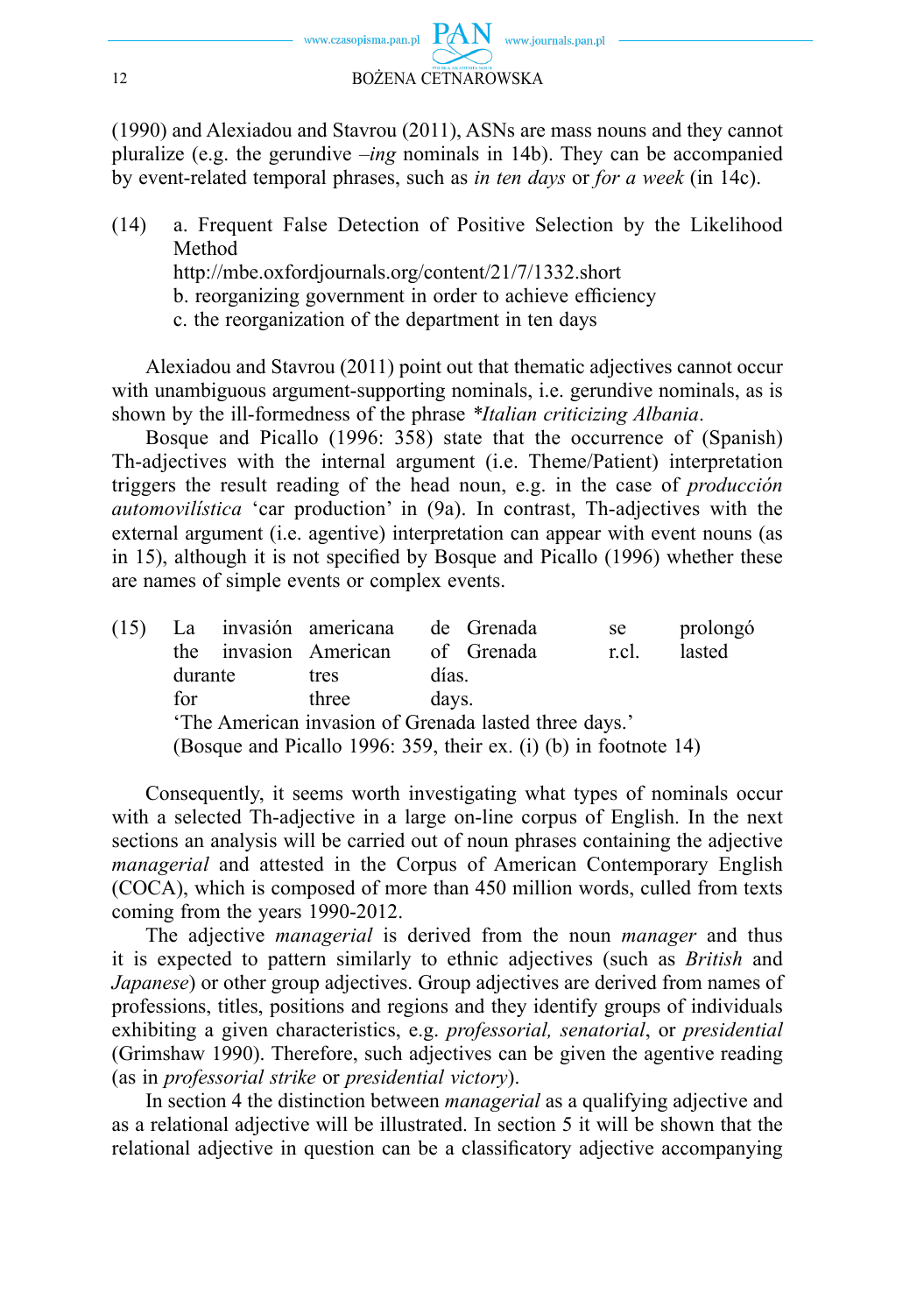

THEMATIC AND NON-THEMATIC USES OF RELATIONAL ADJECTIVES IN ENGLISH 13

(non-deverbal) object-denoting nouns. Section 6 exemplifies the usage of *managerial* with deverbal result nouns. I will try to determine whether it exhibits then the properties of a C-adjective or a Th-adjective. Section 7 examines the occurrence of *managerial* with event nouns. An attempt will be made to identify the eventive head nouns either as names of simple events or complex events. Conclusions are stated in section 8.

## **4. The adjective** *managerial* **as a qualifying adjective**

Definitions of the adjective *managerial* found in online dictionaries of English indicate that it is a transpositional (relational) adjective with a general reading 'pertaining to management or a manager' (http://www.thefreedictionary. com) or 'of or relating to a manager or to the functions, responsibilities, or position of management' (http://www.collinsdictionary.com/dictionary/english).

The adjective in question has 1863 attestations in the COCA corpus. Only four of them (quoted in 16 below) exemplify the qualifying usage of *managerial*, which is not mentioned in the above-mentioned online dictionaries.

- (16) a. I'm an explorer: spontaneous and open-minded. Linda is a builder: managerial and home oriented but social.
	- b. He's a -- he's a guy who looks competent, looks managerial.
	- c. (...) the question of what is owed to certain special players, he can sound downright managerial.
	- d. (...) they are catty, wear curls, and go shopping, while the women are energetic, managerial, unadorned partners.

The data in (16) provide support for the observations made by Nowakowska (1988) concerning Polish data: she has shown that relational adjectives can freely develop qualitative<sup>3</sup> senses.

As is expected of qualitative adjectives, *managerial* in (16a-c) occurs in the predicative position, following the copula verb *be*, *seem*, or *look*. It allows premodifiers, e.g. *downright* in (16c).

<sup>3</sup> Nowakowska (1988) observes that the Polish relational adjective *nesquikowy* 'pertaining to Nesquik, i.e. chocolate-flavored milk produced by Nestlé' can be used innovatively (e.g. in a commercial) in the qualitative reading 'chocolate-like; chocolaty; resembling Nesquik (e.g. in its colour)'.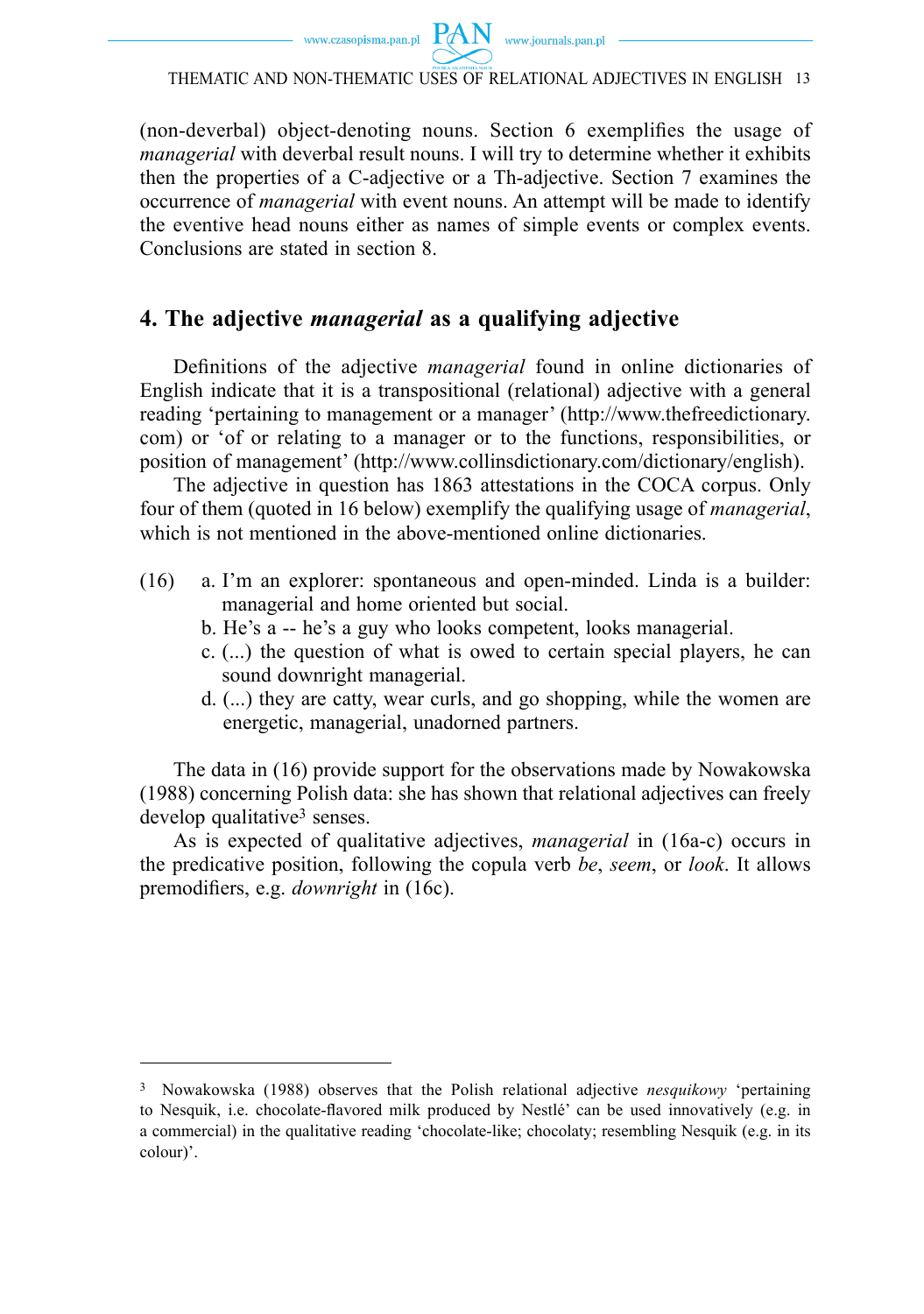

#### **5.** *Managerial* **as a relational C-adjective with object-denoting nouns**

The bulk of the attestations of the selected adjective in the COCA corpus involve noun phrases in which *managerial* modifies non-deverbal objectdenoting nouns. It can exhibit then a general meaning 'pertaining to a manager or management', e.g. *managerial issues* 'issues concerning management'. Some of the Adjective+Noun combinations with *managerial* as a classificatory adjective form fixed expressions, such as *managerial finance* 'the assessment of finance techniques to determine how they affect the business internally and externally' (http://www.businessdictionary.com/definition/managerial-finance.html). This combination shows as many as 88 attestations in the corpus.

Some other frequent collocations of *managerial* with object-denoting nouns include: *managerial position(s)* – 99 attestations, *managerial role(s)* – 64 attestations, *managerial job(s)* – 63 attestations, *managerial skill(s)* – 62 attestations, *managerial*  $task(s) - 27$  instances. Relevant examples are provided in (17).4

- (17) a. (...) women now hold 51 percent of managerial and professional jobs in the United States, and more are on the way.
	- b. Recruiting students who voluntarily participated in the pre-and posttests of personal finance and managerial finance  $(...)$
	- c. Doyle (1979,1985b, 1986) identified managerial and instructional tasks systems that he found operating in the classroom.
	- d. (...) their time is taken by building administrators to address other managerial issues.
	- e. On the long checklist of technological, cultural and managerial factors that lead an organization to catastrophe, BP inked every box.
	- f. (...) postdocs have emerged into the job market lacking many of the leadership and managerial skills necessary to be successful faculty members.

The examples in (17) indicate that *managerial* used as a relational classificatory adjective can be coordinated with other classifying adjectives (e.g. *professional, personal* and *instructional*) or with nouns used attributively (e.g. *leadership and managerial skills* in 17f).

<sup>4</sup> Some N+A combinations illustrated in (17) are less common, e.g. *managerial factor(s)*

<sup>– 1</sup> attestation in the COCA corpus.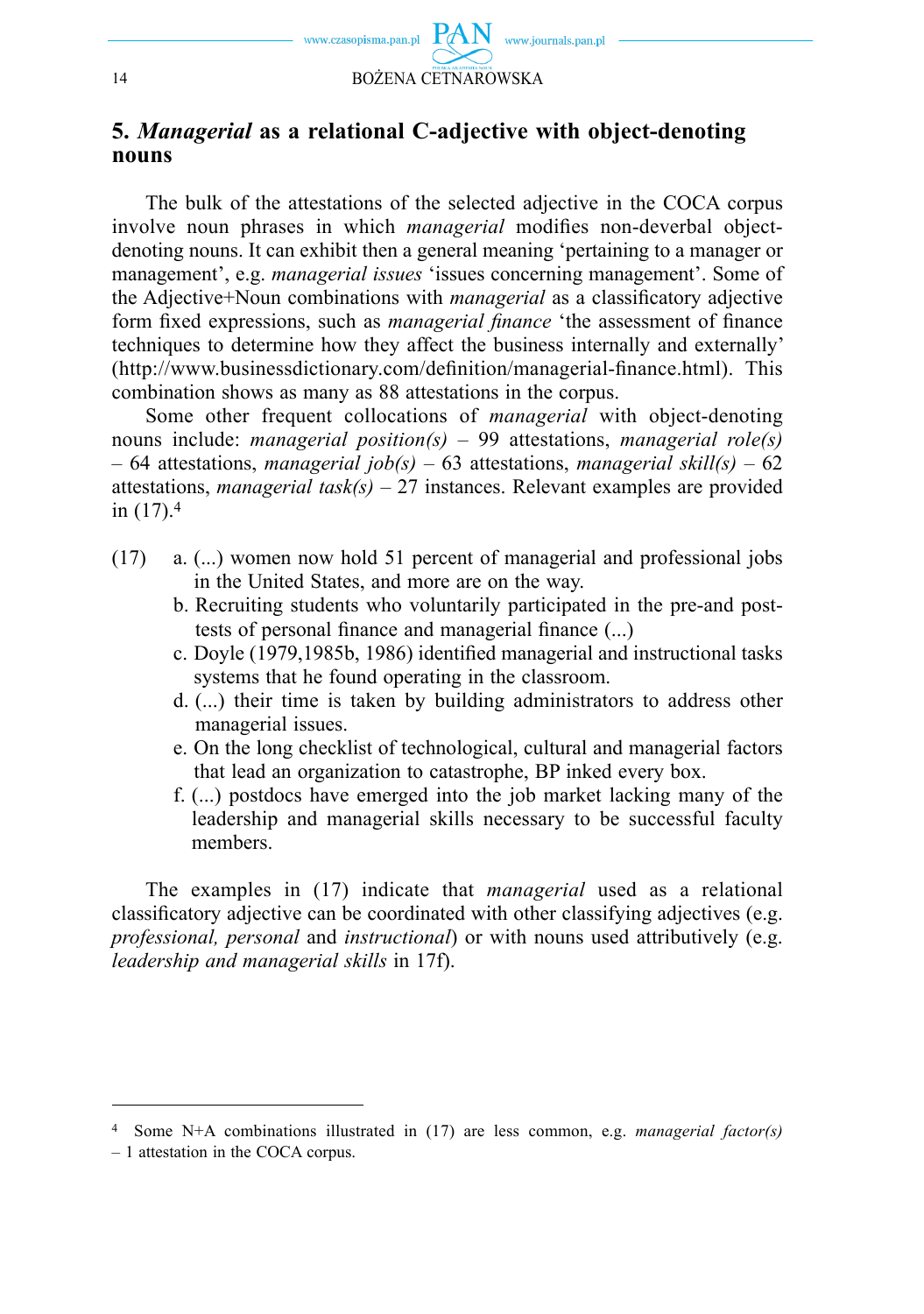THEMATIC AND NON-THEMATIC USES OF RELATIONAL ADJECTIVES IN ENGLISH 15

### **6.** *Managerial* **with deverbal result nouns**

The examination of the data from the COCA confirms that *managerial*, just like other denominal adjectives, can accompany result nouns. The term "result nouns" is used here as in Grimshaw (1990). These are deverbal nouns which do not denote processes, states, activities or acts but refer to some entities related to events. For instance, *decision* in (18a) can be paraphrased as 'the result of deciding, i.e. a conclusion or resolution reached after consideration', while *innovation* in (18b) as 'something new that has been introduced'. The result nouns in (18) are countable and the corpus data testify to their common occurrence in the plural form when modified by the adjective *managerial*. There are 12 instances of the singular *decision* and 19 instances of the plural *decisions* in the collocation *managerial decision(s)*. Similarly, 2 attestations of *managerial innovation* can be juxtaposed with 5 attestations of *managerial innovations*.

- (18) a. (...) the roots of the February 2003 Columbia disaster have been traced to similar bad managerial decisions as well as technical problems.
	- b. Decentralized teams are central to every managerial innovation of the past 20 years (...)

There is a notable decrease in the frequency of use of the relational adjective *managerial* accompanying result nouns when compared to the frequency of its use as a modifier of object-denoting (non-deverbal) nouns. The relevant counts for the attestations of *managerial* in the combinations illustrated in (18) and (19) are as follows: *managerial decision(s)* – 31 examples, *managerial innovation(s)* – 7 examples, *managerial challenge(s)* – 7 instances, *managerial support* – 6 instances, *managerial advice* – 3 examples, *managerial judgment* – 2 examples, *managerial needs* – 2 examples, *managerial obligations* – 1 instance, *managerial knowledge* – 1 instance.

If the occurrences of *managerial* with the result nouns in (18) and (19) are regarded as exemplifying its usage as a Th-adjective, the thematic role saturated by the adjective appears to be that of Agent, e.g. *managerial decisions* 'decisions taken by manager(s)' (in 18a), Source, e.g. *managerial advice* 'advice from manager(s)' in (19a) and *managerial support* 'support from manager(s)' in (19b), or Possessor, e.g. *managerial knowledge* 'knowledge possessed by manager(s)' in (19c), *managerial obligations* 'obligations that managers have' in (19d). In the case of *managerial challenge*, which can be paraphrased as 'challenge for manager(s)' in  $(19e)$ , the thematic role which can be saturated by the adjective is Goal.

- (19) a. He simply would not listen to managerial advice or recognize any discipline.
	- b. (...) what will happen to the lodge once Helvetas ends its financial, technical, and managerial support (which could happen later in 2008).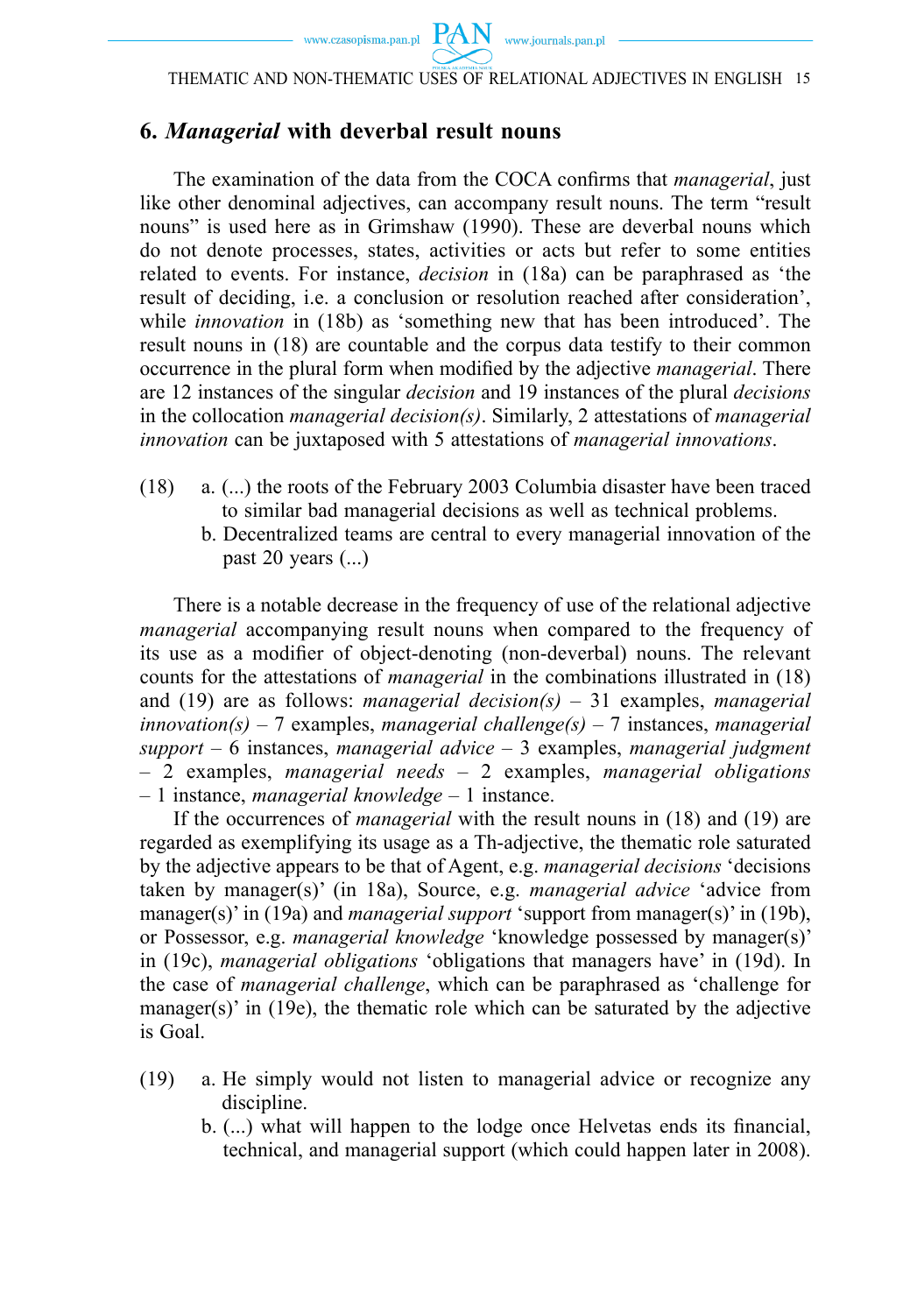

- c. (...) the PE teachers may lack of managerial and administrative knowledge about athletic teams.
- d. From the introspective view of own instructional and managerial obligations, Denis progressed towards a broader focus on the lesson (...)
- e. Coordinating two huge missions for launch on one rocket posed a daunting managerial challenge.

It needs to be noted, though, that in the case of the Adjective+Noun combination exemplified in (19e), the adjective can be moved to the predicative position, as shown in (20) by another sentence culled from the COCA.

(20) The main challenge here is not operational but managerial: violenceminimizing enforcement leads to fewer arrests and smaller drug seizures (...)

As observed in sections 1 and 2, the predicative position is characteristic of qualitative adjectives. Thematic adjectives are not allowed in the predicative position while classificatory adjectives are more likely to follow copula verbs (cf. Fábregas 2007, Bosque and Picallo 1996), in particular in the presence of an overt contrast or negation, as in (20) (cf. Cetnarowska and Trugman 2012).

Therefore, when accompanying deverbal result nouns, *managerial* seems to be ambiguous between its usage as a Th-adjective and a C-adjective. The phrase *managerial support* in (19b) allows two paraphrases: 'support from manager(s)' (where *managerial* appears as a Th-adjective) and 'support concerning managerial issues' (with *managerial* as a C-adjective). Furthermore, this adjective is coordinated in  $(19b)$  with other classificatory adjectives, e.g. *financial, technical and managerial support* 'support concerning financial, technical and management issues'. This makes its analysis as a C-adjective more likely.

In (21) the deverbal noun *opening* shows the lexicalized meaning 'vacancy, an unfi lled position or job'. The adjective *managerial* appears here as a C-adjective, as is indicated by the occurrence of the possessive phrase (i.e. Saxon genitive) *Yankee's*.

(21) After interviewing two offseasons ago for the Yankees' managerial opening, which was filled by Joe Girardi, Mattingly followed Torre to the West

#### **7.** *Managerial* **with event nouns**

Event nouns can be either names of simple events or complex events, as mentioned in section 3. The event nouns modified by *managerial* in (22) and (23) are not deverbal, hence they belong to names of simple events according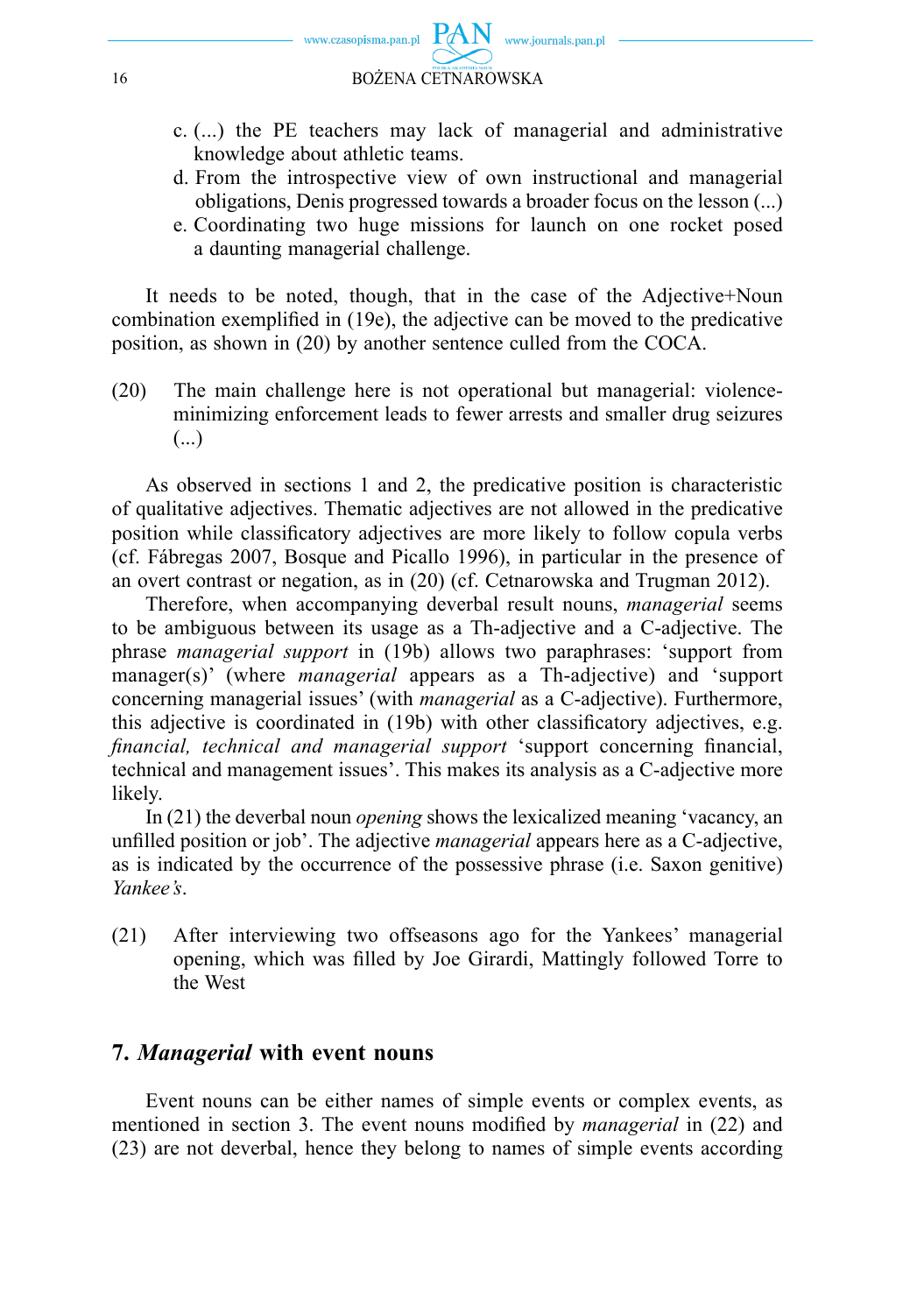

to Grimshaw (1990). The nouns *coup, combat* and *carnage* are borrowings (from French and Italian, respectively). The nouns *malpractice* and *missteps* are denominal formations, derived by means of prefixation.<sup>5</sup>

- (22) a. So they tried, I think, to stage a sort of professional managerial coup and promptly lost.
	- b. But they also signify that he is engaged in managerial combat.
	- c. Milwaukee followed nine games later with Davey Lopes, and the managerial carnage was on.
- (23) a. (...) intended precisely to give patients a way of dealing with what you could call managerial malpractice.
	- b. (...) top executives Philip J. Purcell and Stephen Crawford were ousted after a series of managerial missteps swamped that bank with losses and crushed its stock.

The event nouns occurring in (24) are deverbal zero-derivatives. Grimshaw (1990) claims that zero-derived nouns are names of simple events (or names of results) because the lack of an overt nominalizing suffix prevents the noun from inheriting the event structure and the argument structure from its verbal base (cf. Borer 2003 and Alexiadou and Grimshaw 2008 for a similar position). However, Bloch-Trojnar (2013: 59-61) presents (and reviews) evidence indicating that English zero-derived nouns are argument-supporting. The ability of the zeroderivative *control* to take the Theme/Patient argument is demonstrated by example (24d). This noun is fairly frequent with *managerial* (24 attestations), as is the zero-derivative *change* (31 attestations).6

- (24) a. Research on the effect of managerial change on organizational effectiveness, as measured by team performance (...)
	- b. Who in any profession prospers under that sort of managerial turnover?
	- c. For instance, one field staff member talked about the importance of "active managerial control," attributing the idea to staff in the neighboring jurisdiction
	- d. Tayloristic " systems are characterized by a hierarchical managerial control of work where jobs are highly fragmented in order to minimize the skill level

<sup>5</sup> The relevant frequency counts for the occurrence of *managerial* with the event nouns in (22-23) are as follows: *coup* (1), *combat* (1), *carnage* (1), *malpractice* (2), *missteps* (1).

<sup>6</sup> The frequency counts for combinations of *managerial* with the remaining event nouns given in (24-27) are as follows: *managerial turnover* (1), *managerial denial* (1), *managerial collaboration* (1), *managerial replacement(s)* (10), *managerial firings* (2), *managerial sackings* (1), *managerial search* (2).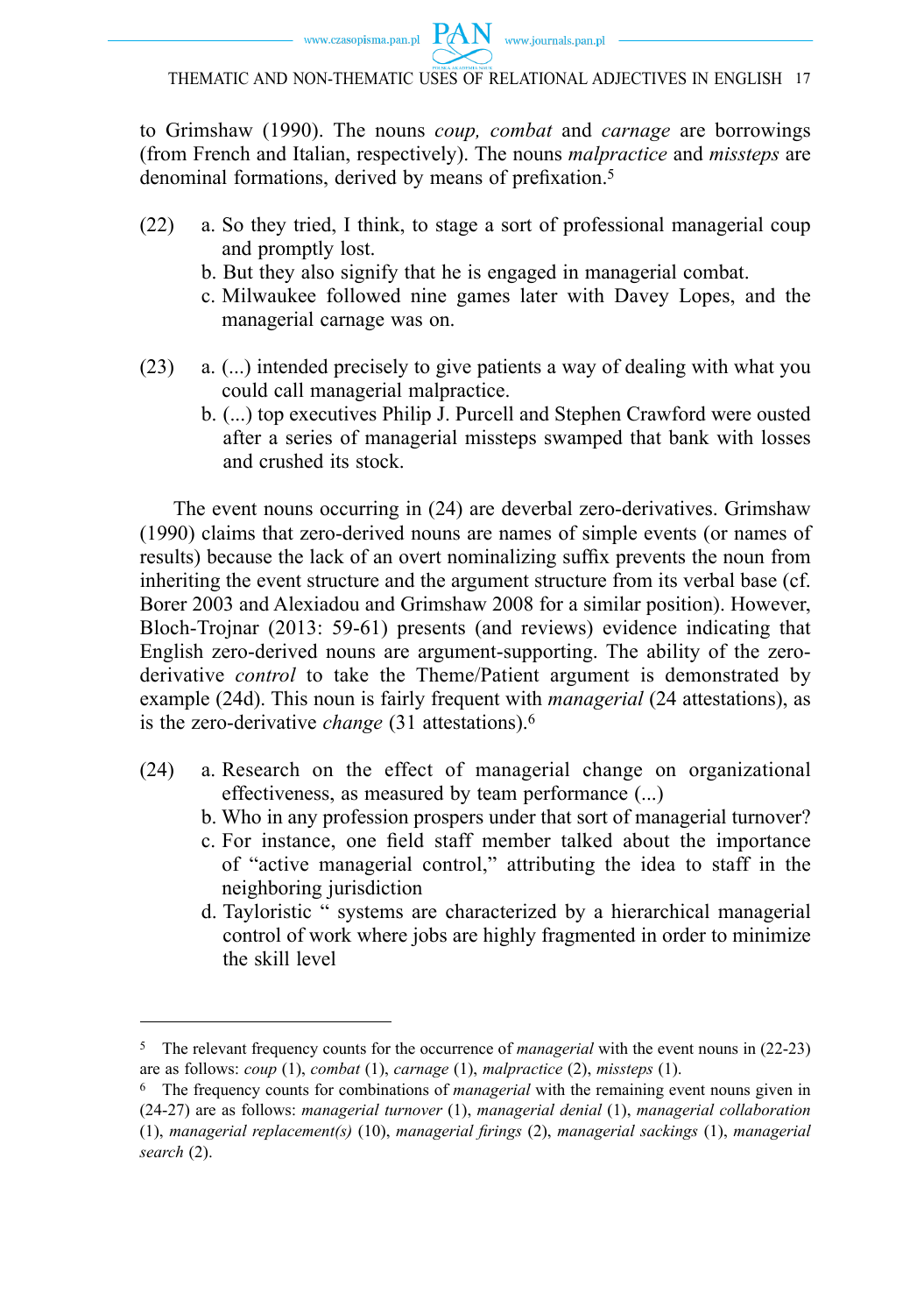

Event nouns containing overt nominalizing suffixes (i.e.  $-al$ ,  $-ail$ ,  $a$ nd –*ment*), hence capable of taking argument and event structure, occur as head nouns in the sentences in (25).

- (25) a. such problems, while prevalent, may nevertheless be subject to a certain degree of managerial denial.
	- b. In addition, some argue that managerial collaboration with workers and unions in redesigning jobs and workplaces is a grossly underutilized strategy
	- c. A second explanation, ritual scapegoating, recognizes that managerial replacement occurs after poor team performance.

The instances of the thematic adjective *managerial* in (25a-b) can be given a 'subjective' (agentive) reading, e.g. *managerial collaboration* is an action of managers who cooperate with someone else (e.g. workers and unions). When occurring with zero-derived nouns such as *control* in (24c-d), *managerial* can be interpreted as saturating the Agent role as well. *Managerial* in (25c), on the other hand, exemplifies the 'objective' (Patient/Theme) reading of the adjective (i.e. 'replacement of a/the manager'), as in the case of *managerial firings* and *managerial sackings* in (26a-b).

- (26) a. and he still won't assail the Reds for the most peculiar of managerial firings.
	- b. the medium that reports all those signings and salaries indirectly causes many managerial sackings

In some collocations, relational adjectives are ambiguous between the 'subjective' and 'objective' reading. This is true of the adjective in the phrases *managerial change* and *managerial search*. The sentential context in (27) points to the 'objective' interpretation, i.e. 'search for a manager', and 'changes of managers', as a more likely one.

- $(27)$  a. Hendry deflected questions about how the managerial search might impact in-house personnel such as pitching coach Larry Rothschild (...)
	- b. He's endured three managerial changes and now manages himself

The event -*ing* nouns in (28) are parts of compounds. The agentive interpretation of the adjective *managerial* follows from the presence of the lefthand compound constituents (e.g. *problem*), interpretable as objects (Patients/ Themes) of the activities in question.

(28) a. a gnawing job insecurity brought on by sinister managerial throatclearings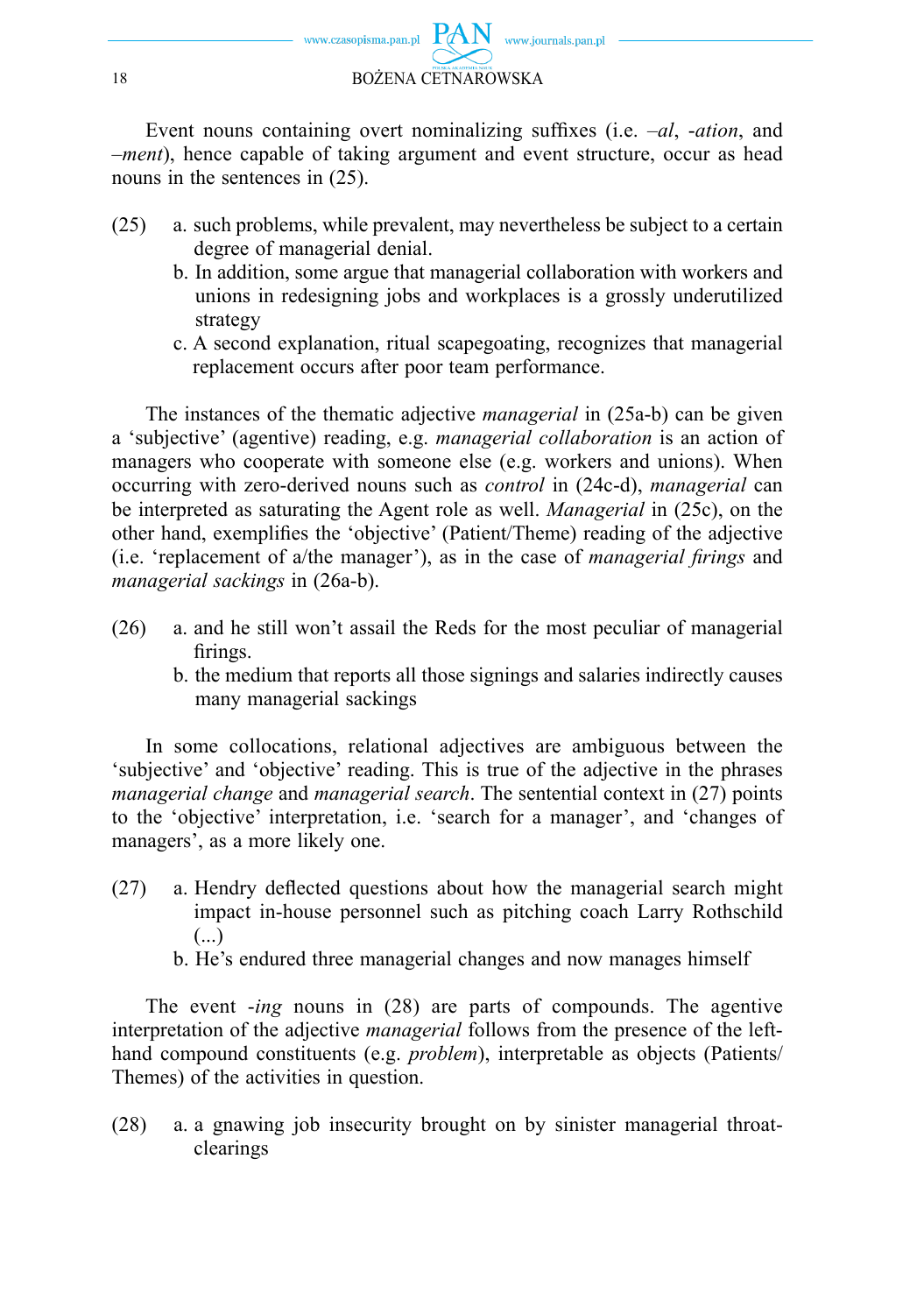



- b. Contrast two of our most recent examples of managerial tonguelashings.
- c. Crisis is a third condition that can precipitate managerial problem solving.

As in the case of deverbal result nouns, it needs to be admitted that some instances of *managerial* accompanying event nouns are not thematic but classificatory, as exemplified by the phrase *his first managerial move*, paraphrasable as 'his first move as a manager'.

(29) That was his first managerial move of the 2000 season, "said Mark Newman, the Yankees' president

Nevertheless, the presence of thematic modifiers corresponding to internal or external arguments of verbal predicates (e.g. *managerial* in *managerial replacement*, *managerial control* or *managerial problem-solving*) shows that the analysis of noun phrases in (24-28) as argument-supporting nominals is fairly likely. Although many of the head nouns are countable (e.g. *firings* in 26 and *changes* in 27), their countability is not a necessary prerequisite. The phrases *managerial control* in (24c), *managerial replacement* in (25c) and *managerial problem solving* in (28c) are examples of nominals headed by uncountable nouns, interpretable as argument-supporting nominals.

#### **8. Conclusions**

The present paper investigated syntactic properties and semantic interpretation of a selected English denominal adjective, namely the adjective *managerial*. Its occurrence in the Corpus of Contemporary American English was examined. It can be concluded that the adjective appears mainly with object-denoting nouns as a classificatory adjective (in collocations such as *managerial jobs, managerial factors, managerial finance, or managerial positions*). Less numerous instances of the adjective in question in the corpus accompany deverbal result nouns and can be regarded as Th(ematic) adjectives, saturating the role of Agent (*managerial decisions*), Possessor (*managerial knowledge*) or Goal (*managerial challenge*). The frequency counts for the use of *managerial* with simple or complex event nouns are generally low (often indicating a single attestation of a given collocation, e.g. *managerial denial*), and yet the zero-derived deverbal event nouns *control* and *change* are fairly common with the relational adjective under discussion. When occurring with event nouns, the adjective *managerial* can be interpreted as absorbing the Agent role (*managerial denial, managerial collaboration*) or the Theme/ Patient role (*managerial search, managerial replacement*). With some event nouns (e.g. *managerial change*), the sentential context determines the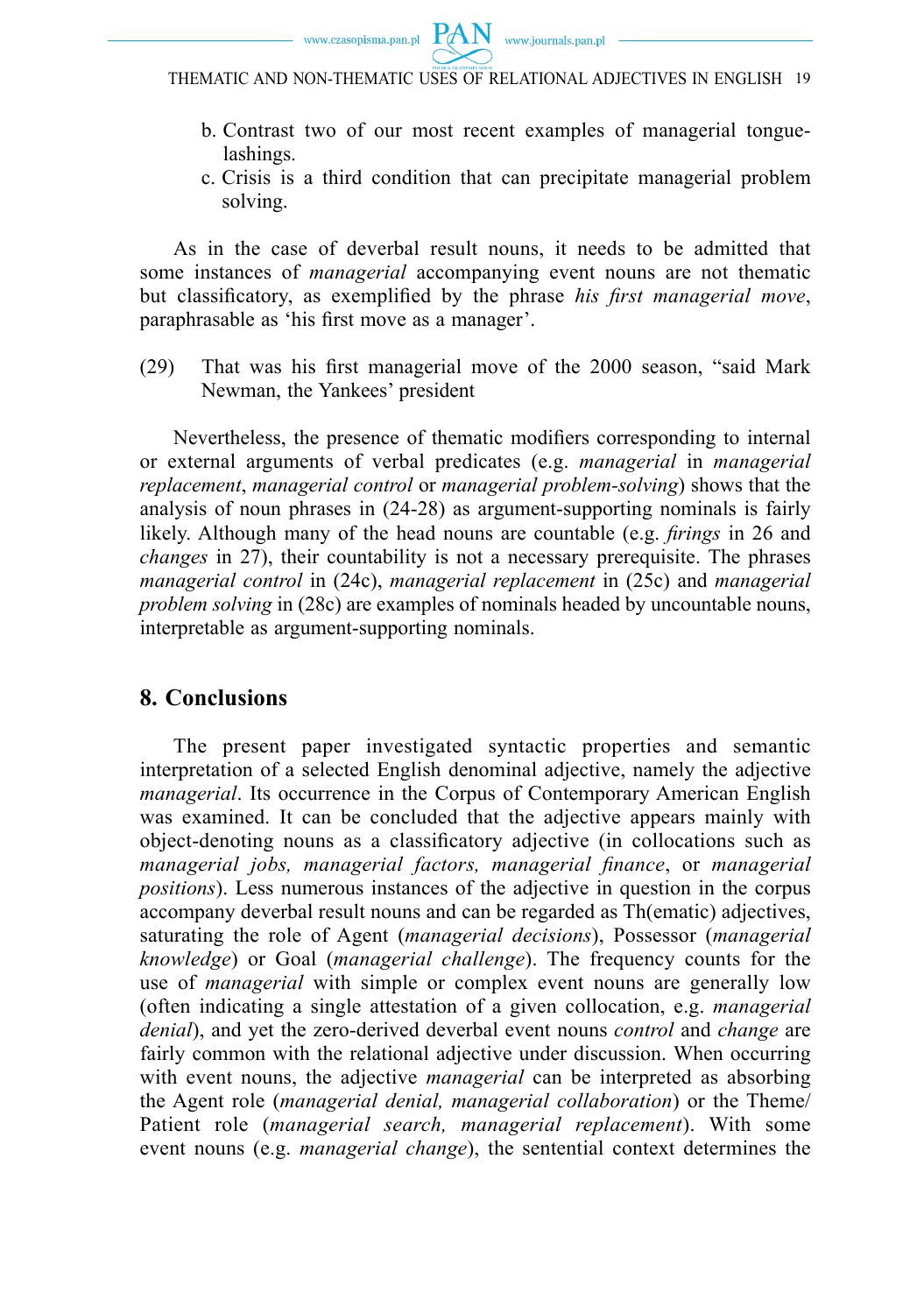

choice of either the Patient or the Agent reading of the relational adjective as more felicitous.

Moreover, the alternative analysis of this adjective as a classificatory one seems available when it accompanies a deverbal event or result noun. This analysis is preferred when *managerial* is coordinated with other classificatory adjectives, or when it co-occurs with possessive adjectives (as in *his first managerial move*).

The data considered in this paper have confirmed the observation made by Bosque and Picallo (1996) (concerning Spanish) that relational adjectives preferably occur in R(eferential) nominals. They frequently modify objectdenoting nouns unrelated to verbs (e.g. *managerial jobs*) or deverbal result nouns (e.g. *managerial obligations*). However, in view of the data examined in section 7 (e.g. *managerial collaboration with workers*), no support can be provided for the hypothesis formulated by Alexiadou and Stavrou (2011) that relational adjectives are impossible in argument-supporting nominals.

#### **References**

- Alexiadou, A. and J. Grimshaw 2008. Verbs, nouns and affixation. In SINSPEC (Working Papers of the SFB 732) 1: 1-16.
- Alexiadou, A. and M. Stavrou 2011. Ethnic adjectives as pseudo-adjectives: a case study in syntax-morphology interaction and the structure of DP. *Studia Linguistica* 65(2): 117-146.
- Bloch-Trojnar, M. 2013. *The mechanics of transposition. A study of action nominalisations in English, Irish and Polish*. Lublin: Wydawnictwo KUL.
- Boleda, G., S. Evert, B. Gehrke, and L. McNally 2012. Adjectives as saturators vs. modifiers: statistical evidence. In M. Aloni, V. Kimmelman, F. Roelofsen, G. Sasoon, K. Schultz and M. Westera (eds.), *Logic, language and meaning*, 112-121. Berlin and Heidelberg: Springer Verlag.
- Borer, H. 2003. Exo-skeletal vs. endo-skeletal explanations: syntactic projections and the lexicon. In J. Moore and M. Polinsky (eds.), *The nature of explanation in linguistic theory*, 31-67. Stanford CA: CSLI Publications.
- Bosque, I. and C. Picallo 1996. Postnominal adjectives in Spanish DPs. *Journal of Linguistics*  32: 349-385.
- Cetnarowska, B. and H. Trugman 2012. Falling between the chairs: are classifying adjective+noun complexes lexical or syntactic formations? In J. Błaszczak, B. Rozwadowska and W. Witkowski (eds.), *Current issues in Generative Linguistics: syntax, semantics and phonology*, 138-154. Wrocław: CGLiW. [available online http://www.ifa.uni.wroc.pl/ linguistics/GLiW-CIGL2012.pdf]
- Cinque, G. 1994. On the evidence for partial N-movement in the Romance DP. In G. Cinque, J. Koster, J.-Y. Pollock, L. Rizzi and R. Zanuttini (eds.), *Paths towards Universal Grammar. Studies in honor of Richard S. Kayne*, 85-110. Washington D.C.: Georgetown University Press.
- Fábregas, A. 2007. The internal syntactic structure of relational adjectives. *Probus* 19 (1): 135-170.